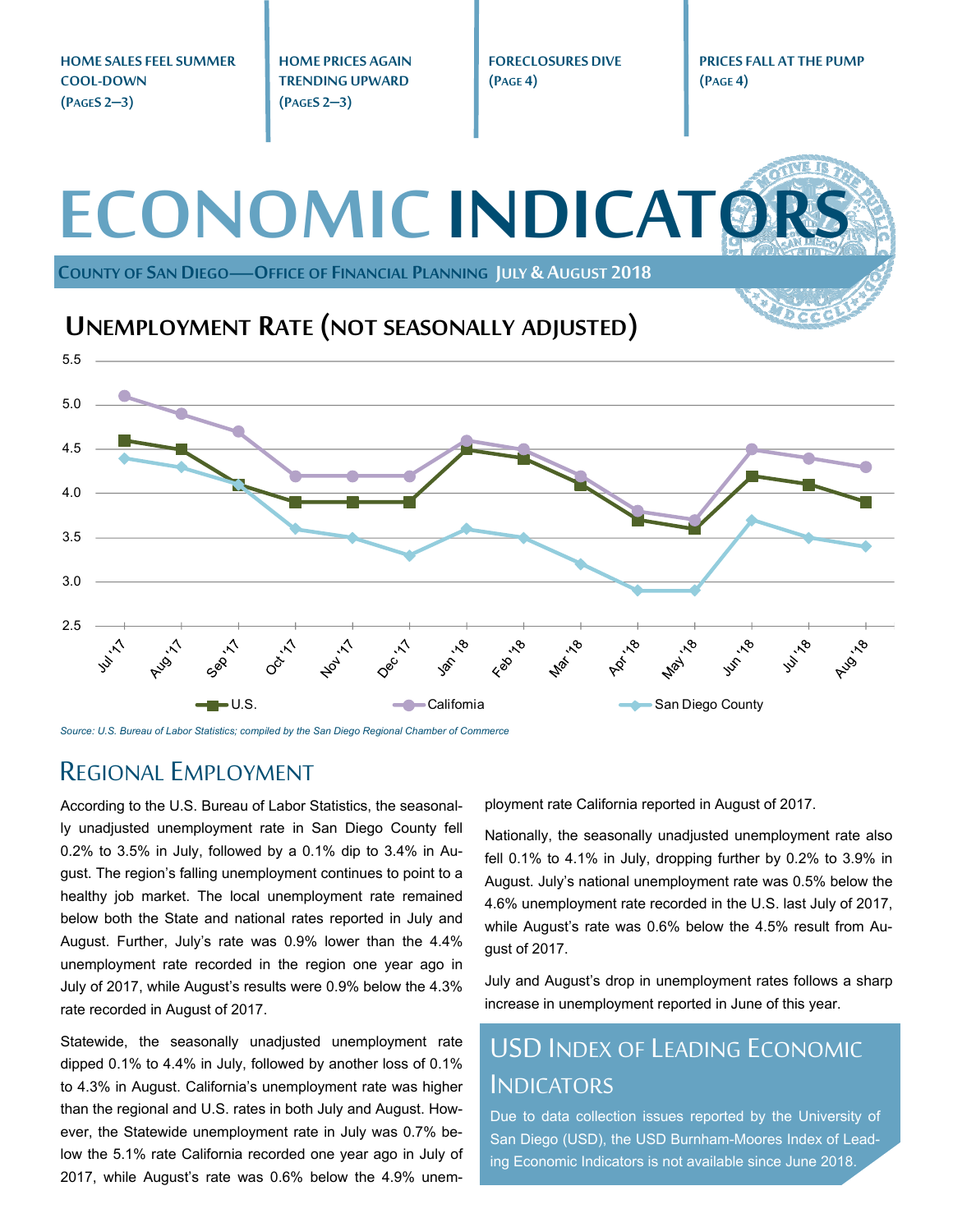

**AVERAGE NUMBER OF DAYS ON MARKET EXISTING SINGLE FAMILY HOME SALES**



**MEDIAN PRICE OF EXISTING SINGLE FAMILY HOME**



# HOUSING MARKET: EXISTING SINGLE FAMILY HOMES

July 2018 activity in the housing market saw 2,089 existing single family homes sold in the region, a decrease of 6.7% from the 2,238 homes sold in June. This was the first monthly drop in sales activity following five months of increasing or unchanged results. Sales dropped again in August, with 2,050 single family homes sold, a decrease of 1.9% from July's sales. Activity in this market sector was down compared to one year ago; July's results were 1.8% lower, and August's 11.8% less, than those same months of 2017.

On average, homes that sold in San Diego County in July

and August of 2018 were on the market for 28 and 30 days, respectively. July's results are one day less than the 27-day average recorded in July of 2017, while August's results match those of August one year ago.

In July 2018 the median price of an existing detached single family home fell modestly by 0.5% to \$651,000 from June's median price of \$654,000. August's results at \$665,000 were 2.2% higher than July of this year. July and August 2018's median prices were 5.9% and 9.0% greater than in those recorded in the same months of 2017, respectively.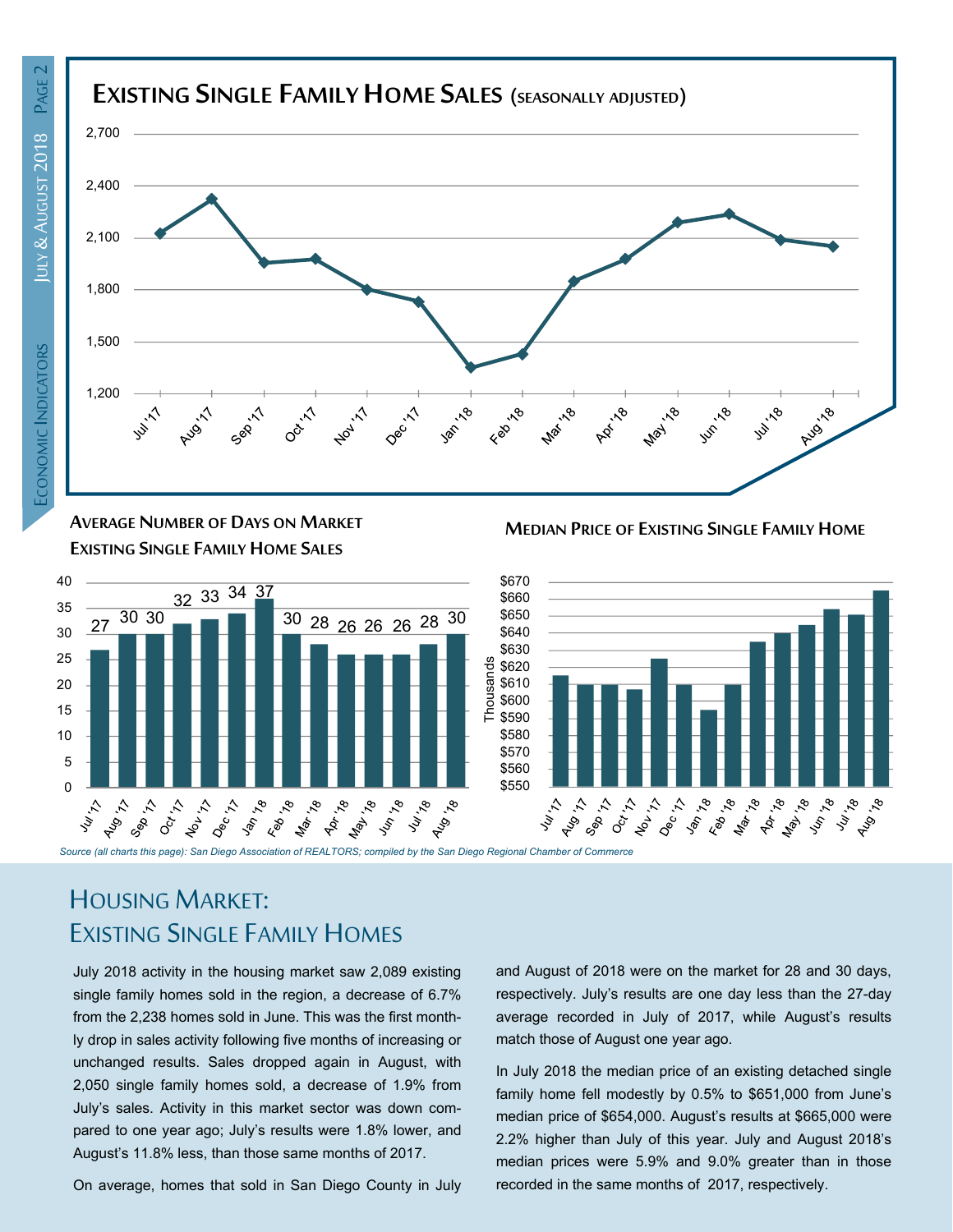

**MEDIAN PRICE OF EXISTING ATTACHED HOME AVERAGE NUMBER OF DAYS ON MARKET EXISTING ATTACHED HOME SALES**





# HOUSING MARKET: EXISTING ATTACHED HOMES

In July 2018, the number of existing attached homes sold in San Diego County fell sharply by 10.5% to 1,048, down from the 1,171 homes sold in June. Similar to the single family home sector, this was the first monthly decrease after five months of increasing or unchanged sales of attached homes. However, sales grew slightly in August, up 1.7% to 1,066 attached homes sold.

On average, existing attached homes sold in San Diego County in July and August 2018 were on the market for 25 and 24 days, respectively. July's results were 3 days longer

than a year ago, while August's results were 2 days greater than the same months of 2017, when the average market time was 22 days.

In July 2018 the median price of an existing attached home in the region was \$430,000, up 1.2% from June's median price of \$425,000. However, those brief gains were quickly erased in August as the median price fell 1.2%, returning to \$425,000. Nonetheless, at these levels the median price for attached homes was 6.2% and 6.3% above that of one year ago in July and August of 2017, respectively.